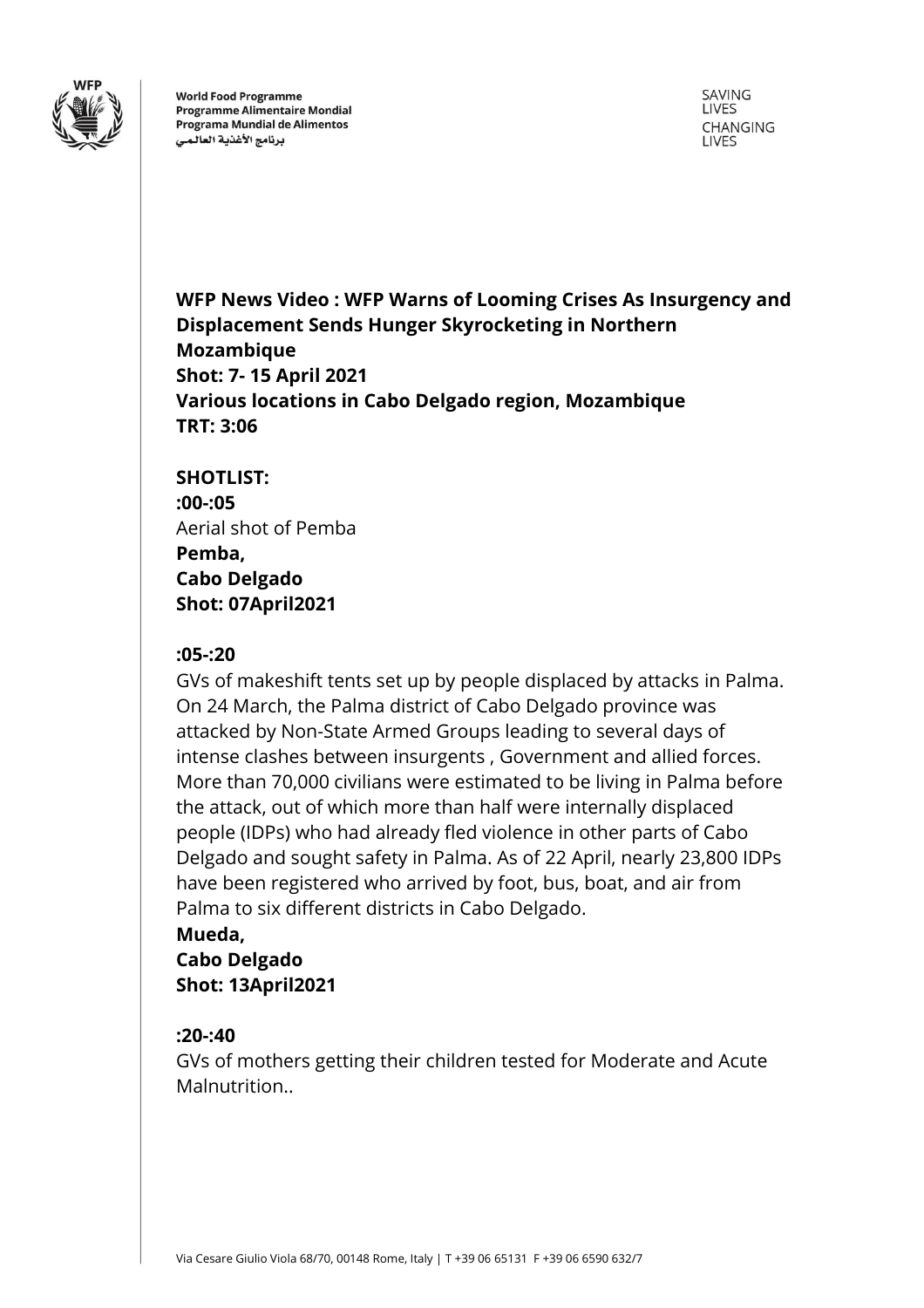

IDPs fleeing Palma will be able to receive nutritional assistance by WFP in health centres in 8 districts across Cabo Delgado. A recent survey by UNICEF and WFP found that almost 21 percent of displaced children under 5, and 18 percent of host children are underweight

## **Pemba,**

**Cabo Delgado Shot: 15April2021**

#### **:40-1:03**

**SOT Nina Diadara, Displaced from Palma after attacks (Mwany) When insurgents attacked her village near Palma she escaped with her 2 daughters by running into the bush and walking for 3 days with no food to Nangade. Now in Montepuez, she has received WFP emergency rations. She still doesn't know if the rest of her family was able to escape.**

*"They are killing us. They are burning houses, and they are taking our children. They are killing us with guns. We are desperate about the situation."*

**Muontepuez, Cabo Delgado Shot: 10April2021**

### **1:03-1:13**

Setup shots of Lucas Calendra, 73, who escaped the attacks in Palma with his wife by walking to Mueda through the bush. His wife remained behind in Mueda. The whole journey lasted 9 days in total.

### **Montepuez,**

**Cabo Delgado Shot: 10April2021**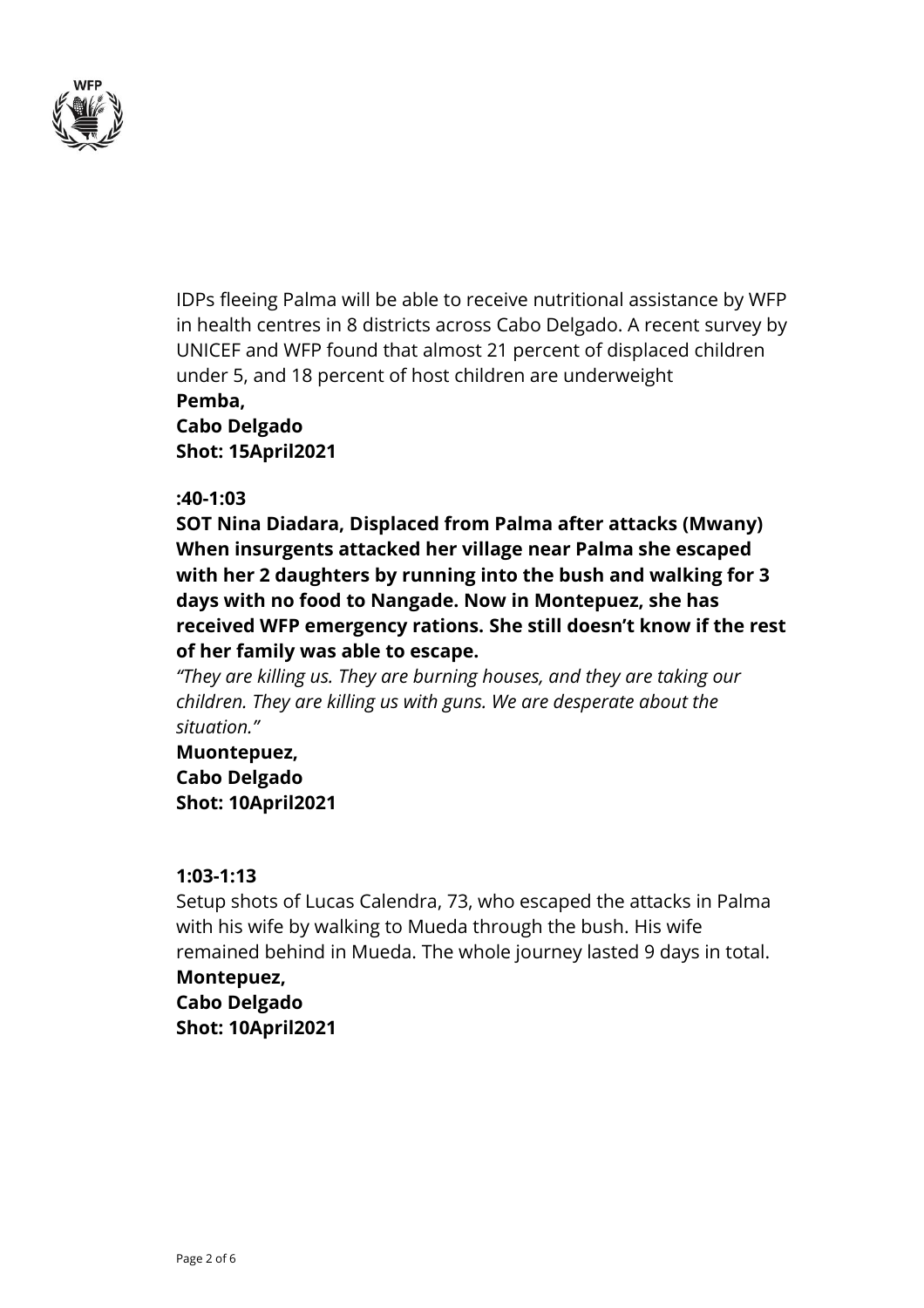

## **1:13-1:32 SOT Lucas Calendra, Displaced from Palma after attacks (Maconde)**

*"We travelled for 6 days with no food. I had brought some food for the journey, but it only lasted 3 days. For the remaining days we had nothing."*

# **Muontepuez, Cabo Delgado**

**Shot: 10April2021**

## **1:32-1:55**

GVs of WFP food being loaded onto boats for distribution. **Ibo Island, Cabo Delgado Shot: 07April2021**

### **1:55-2:34**

## **SOT WFP Communications Officer Shelley Thakral (English)**

*"What we know is that people have been walking for days, some as many as 5, 6 days. They've hidden in the bush, again, without food and water just escaping with what they have. So when they are arriving in places looking for safety, looking for shelter they are hungry they are tired and they are traumatized by what they have also witnessed. So for WFP it's important that we get our immediate response rations to them as quickly as possible, and this is food that will last them for about 15 days. That's rice that's oil, beans, sardines and water. "*

**Pemba,**

**Cabo Delgado Shot: 15April2021**

### **2:34-2:49**

GVs of Internally displaced people waiting to receive WFP food. **Mueda,**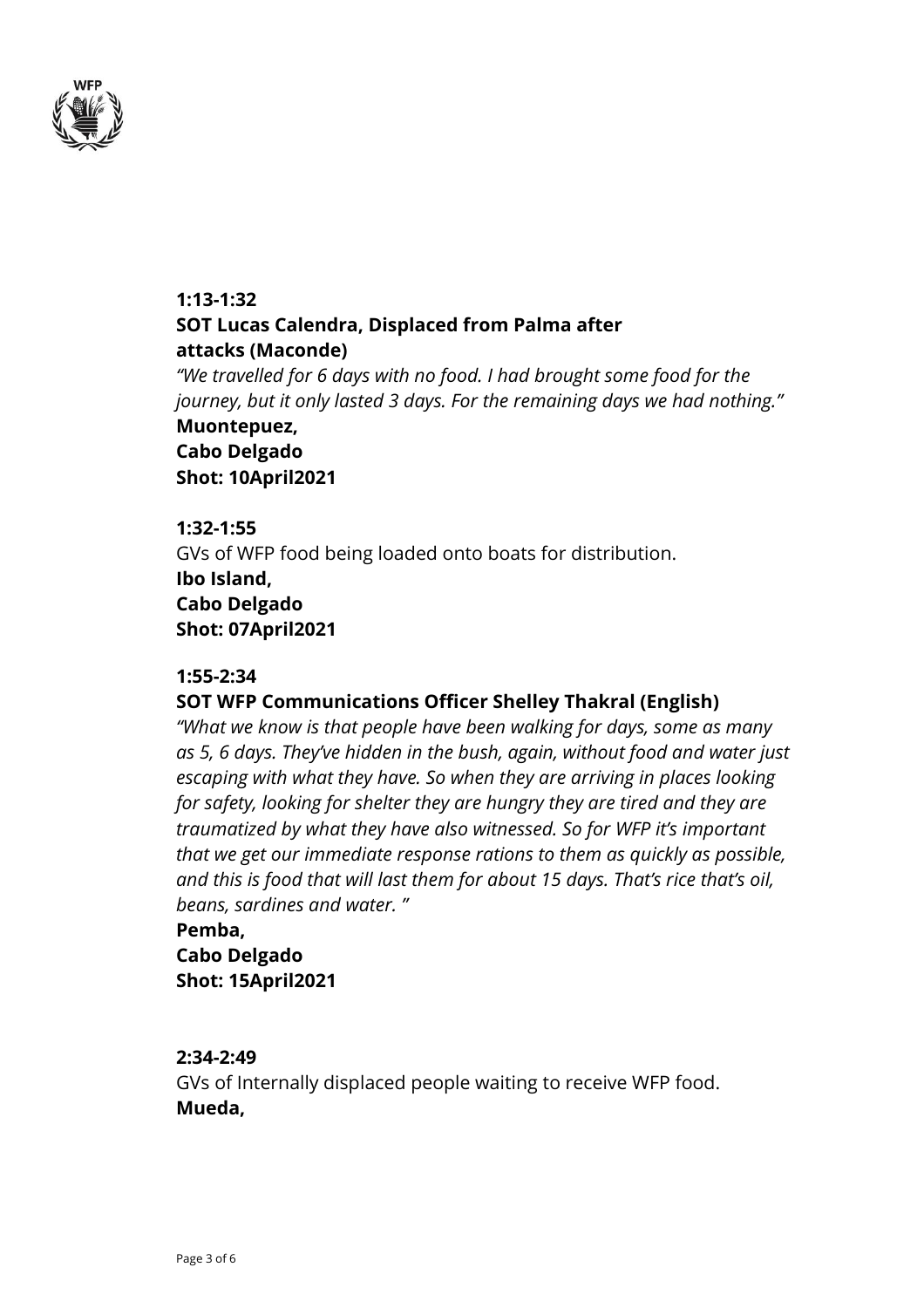

**Cabo Delgado Shot: 13April2021**

**2:49-3:06** GVs of displaced people cooking rice received at WFP emergency food distribution.

**Muontepuez, Cabo Delgado Shot: 10April2021** 

**ENDS**

## **WFP News Release**

22 April 2021

# **ESCALATING CONFLICT IN NORTHERN MOZAMBIQUE PUSHES THOUSANDS INTO HUNGER AND DESPERATION**

**PEMBA, CABO DELGADO** – Mozambique's Cabo Delgado province is in the grips of a spiralling crisis as thousands of people flee their homes amidst violence, warns the United Nations World Food Programme (WFP).

"People have scattered in many different directions since the recent attacks in Palma, Cabo Delgado Province. Survivors are traumatized. They've had to flee leaving behind all their belongings and families have been separated", said Antonella Daprile, WFP Country Director in Mozambique. "We met a young mother who fled the violence with her two daughters. They walked for three days without food or water and have no idea whether the rest of their family survived."

Recent attacks in Palma have affected 50,000 people. Many have fled Palma to Pemba on boats making their perilous journey over choppy waters. Thousands are still trapped in Palma and Quitunda, and WFP is working round the clock to secure access to those most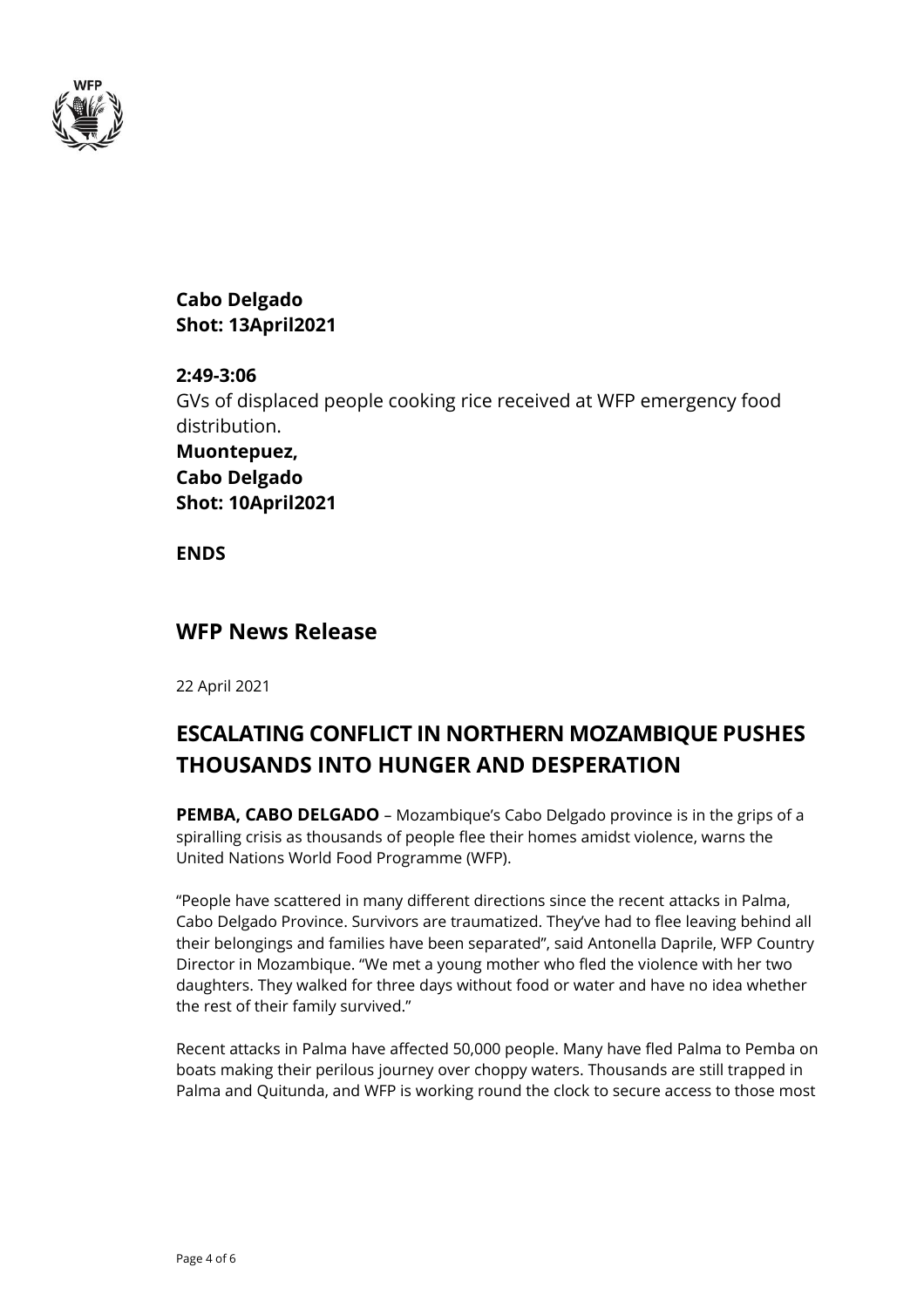

in need. WFP has also been using boats from Pemba to reach those in remote areas, on surrounding coastal islands.

Over the last week, there has been more rain in the region. Women and children huddle under flimsy tarpaulin sheets, sheltering from the wind and rain. This part of the country is no stranger to extreme weather hazards and the cyclone season still poses a threat to communities.

Hunger persists and children are worst affected, with malnutrition worryingly on the rise. A recent survey by UNICEF and WFP found that almost 21 percent of displaced children under 5, and 18 percent of host children are underweight. At the same time, the rates of chronic malnutrition (or 'stunting'), which has lifelong consequences, are at an alarming 50 percent among displaced children and 41 percent among children from host communities.

WP is organizing emergency food distributions for families who have fled the violence in Palma. WFP is providing high energy biscuits and immediate response rations comprised of rice, pulses, vegetable oil, canned foods such as sardines and beans, biscuits and water to distribute to people on the move. Thereafter they will be included in WFP's regular monthly food assistance programme. WFP is planning to reach 50,000 people displaced from Palma.

Conflict continues to drive hunger in northern Mozambique as more than 950,000 people now face severe hunger. WFP is in the process of scaling-up its response in northern Mozambique, with plans to assist 750,000 internally displaced people and vulnerable members of the local community across the provinces of Cabo Delgado, Nampula, Niassa, and Zambezia.

WFP urgently requires US\$82 million to respond to the crisis in northern Mozambique and support the vulnerable, largely women and children.

 $\#$   $\#$ The United Nations World Food Programme is the 2020 Nobel Peace Prize Laureate. We are the world's largest humanitarian organization, saving lives in emergencies and using food assistance to build a pathway to peace, stability and prosperity for people recovering from conflict, disasters and the impact of climate change.

Follow us on Twitter @wfp\_media

**For more information please contact (email address: [firstname.lastname@wfp.org\)](mailto:firstname.lastname@wfp.org):**